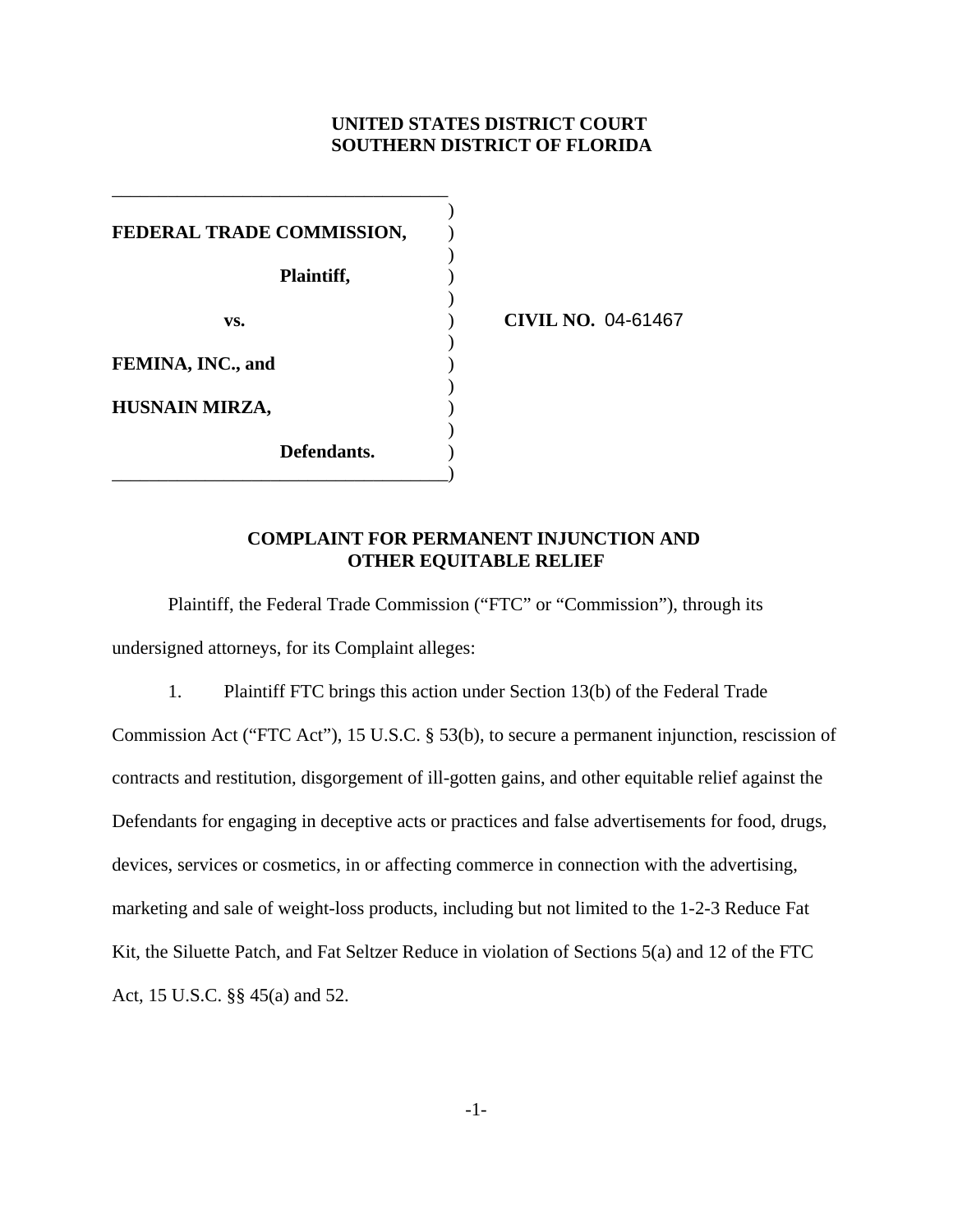#### **JURISDICTION AND VENUE**

2. This Court has jurisdiction over this matter pursuant to 15 U.S.C. §§ 45(a), 52, and 53(b) and 28 U.S.C. §§ 1331, 1337(a), and 1345.

3. Venue in this District is proper under 15 U.S.C. § 53(b) and 28 U.S.C. § 1391(b) and (c).

#### **THE PARTIES**

4. Plaintiff, the Federal Trade Commission, is an independent agency of the United States Government created by statute. 15 U.S.C. §§ 41-58. The Commission enforces Section 5(a) of the FTC Act, 15 U.S.C. § 45(a), which prohibits unfair or deceptive acts or practices in or affecting commerce. The Commission also enforces Section 12 of the FTC Act, 15 U.S.C. § 52, which prohibits false advertisements for food, drugs, devices, services or cosmetics in or affecting commerce. The Commission, through its own attorneys, may initiate federal district court proceedings to enjoin violations of the FTC Act and to secure such equitable relief, including rescission of contracts and restitution, and the disgorgement of ill-gotten gains caused by Defendants' law violations, as may be appropriate in each case. 15 U.S.C. § 53(b).

5. Defendant Femina, Inc., ("Femina") is a Florida corporation with offices located at 332 NW 107 Avenue, Pembroke Pines, Florida. Femina transacts or has transacted business in the Southern District of Florida.

6. Defendant Husnain Mirza is the president and director as well as the incorporator and registered agent of Femina. At all times relevant to this Complaint, acting individually or in concert with others, Husnain Mirza has formulated, directed, controlled, or participated in the acts or practices of Femina, including the acts or practices alleged in this Complaint. He resides

-2-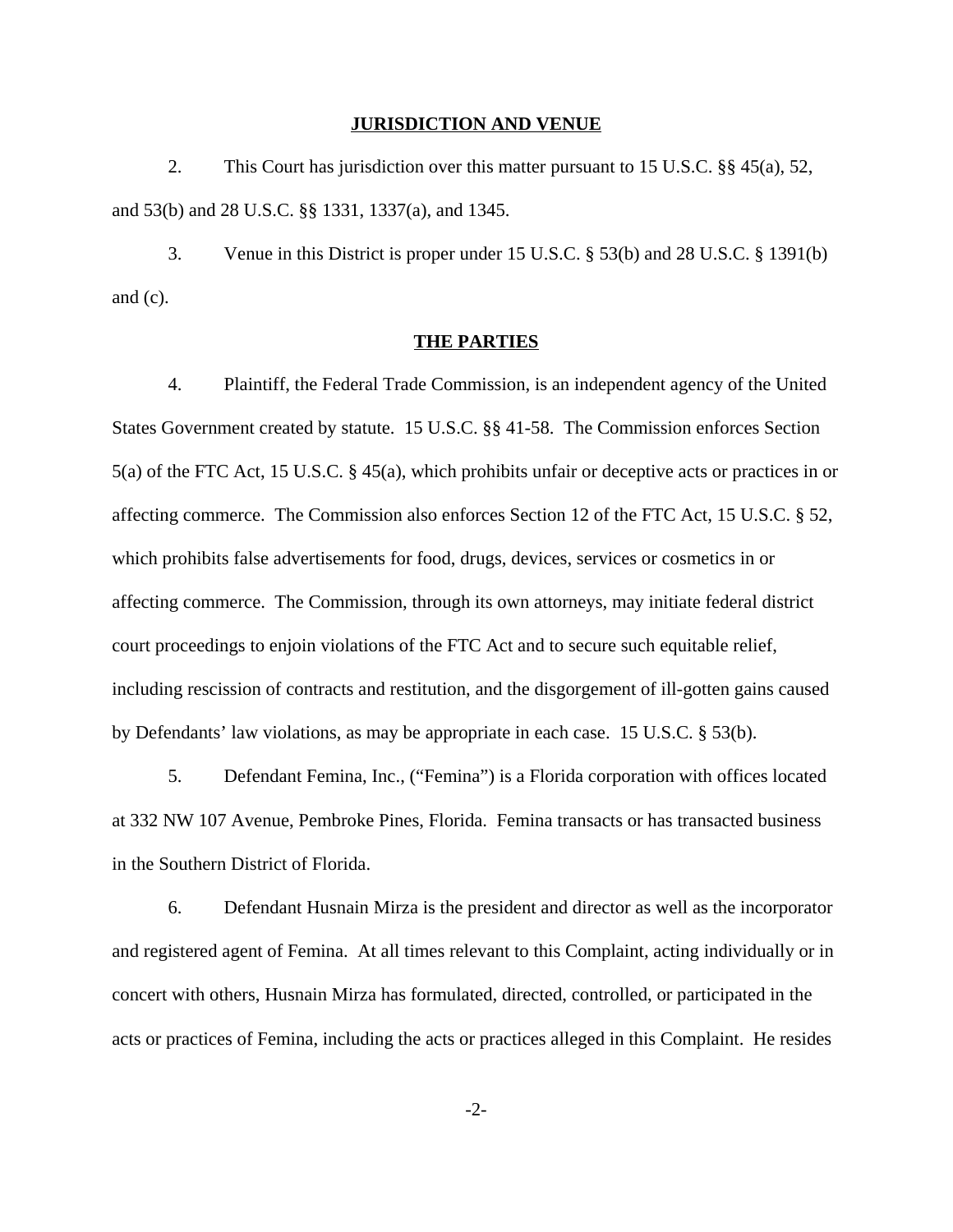in or transacts or has transacted business in the Southern District of Florida.

#### **COMMERCE**

7. The acts and practices of Defendants alleged in this Complaint are in or affecting commerce, as "commerce" is defined in Section 4 of the FTC Act, 15 U.S.C. § 44.

#### **DEFENDANTS' COURSE OF CONDUCT**

8. Since at least November 2003, Defendants have advertised, promoted, offered for sale, and sold weight-loss products to the public throughout the United States, including but not limited to three purported weight-loss products called the "1-2-3 Reduce Fat," "Siluette Patch," and "Fat Seltzer Reduce."

9. 1-2-3 Reduce Fat Kit is a diet kit that includes three products: (1) Xena RX, a diet pill to ingest, (2) Reduce Gel Magic, a gel to put on the body, and (3) a plaster corset to wrap around the body. The Xena RX diet pill purportedly contains green tea extract. The Reduce Gel Magic gel purportedly contains aloe vera and sea algae. The kit costs \$130 plus shipping and handling.

10. The Siluette Patch is a diet patch that is made from pure sea algae. According to the directions in the company literature, one patch is to be placed on the body daily. A onemonth supply of the Siluette Patch costs \$45 plus shipping and handling.

11. Fat Seltzer Reduce is a weight loss powder meant to be dissolved in water and ingested. The cost for an eight ounce jar is \$89 plus shipping and handling.

12. Defendants advertise and offer weight-loss products, including the 1-2-3 Reduce Fat Kit, the Siluette Patch, and Fat Seltzer Reduce, for sale in Spanish to Spanish-speaking consumers through various media, including national Spanish-language magazines and the

-3-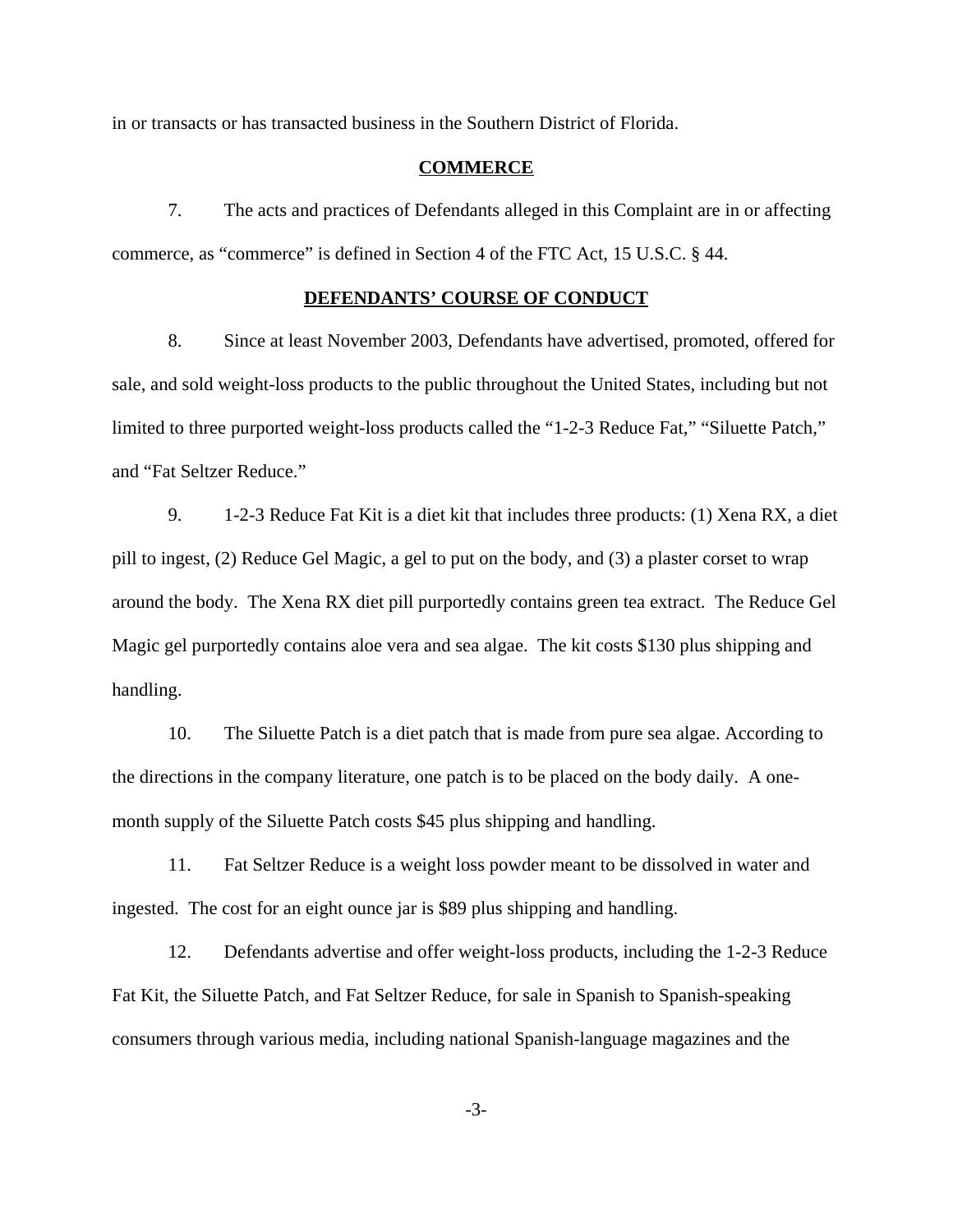internet. Consumers can purchase the products either by mail order or by telephone order. In their advertisements, Defendants provide both a toll-free telephone number and a mailing address for ordering.

13. To induce consumers to purchase the 1-2-3 Reduce Fat Kit, Defendants have

disseminated, or caused to be disseminated, advertisements, including but not limited to the

advertisement in *Tele Revista* magazine, appended as Attachment A. This attachment contains

the following statements (an English-language translation follows the quotes):

# **1-2-3 REDUCE FAT**

# **Kit integral de reduccion de peso y medidas**

Resultados garantizados y comprobados

1-2-3 REDUCE FAT es el novedoso sistema para perder medidas y libras en solo 3 semanas. Utilizado en nuestras clinicas de estetica en Estados Unidos con gran exito. Contiene 3 diferentes productos que combinados integralmente permitira reducir medidas en las zonas donde mas le incomode.

# **1-2-3 REDUCE FAT CONTIENE:**

**1. XENA RX DIET PILL, SIN EFEDRINA,** Revolucionario quemador de grasa, nunca antes en la historia de suplementos dieteticos ha existido un producto natural para perder peso de esta magnitud. Esta formula termogenica exclusiva contiene extracto verde de te, ingrediente poderoso bloqueara la absorcion de grasa hasta por un 40% sin efectos secundarios que producen generalmente las pastillas que contienen efedrina.

**2. REDUCE GEL MAGIC,** poderoso gel reductor con aloe vera y algas marinas, elimina pulgadas de grasa localizada. Con su tecnica mecanica de masajes penetrara los ingredientes activos ayudando a dar firmeza y mejorar la silueta. Con reduce gel magic tambien reduce la celulitis. Reduce gel magic con un film plastico Para cubrirse las zonas que desee bajar.

**3. PLASTER CORSET FAJA DE YESO CON 10 CAPAS** que ayudaran a perder centimetros en solo semanas, nuestra faja de yeso, la mas vendida internacionalmente, contiene productos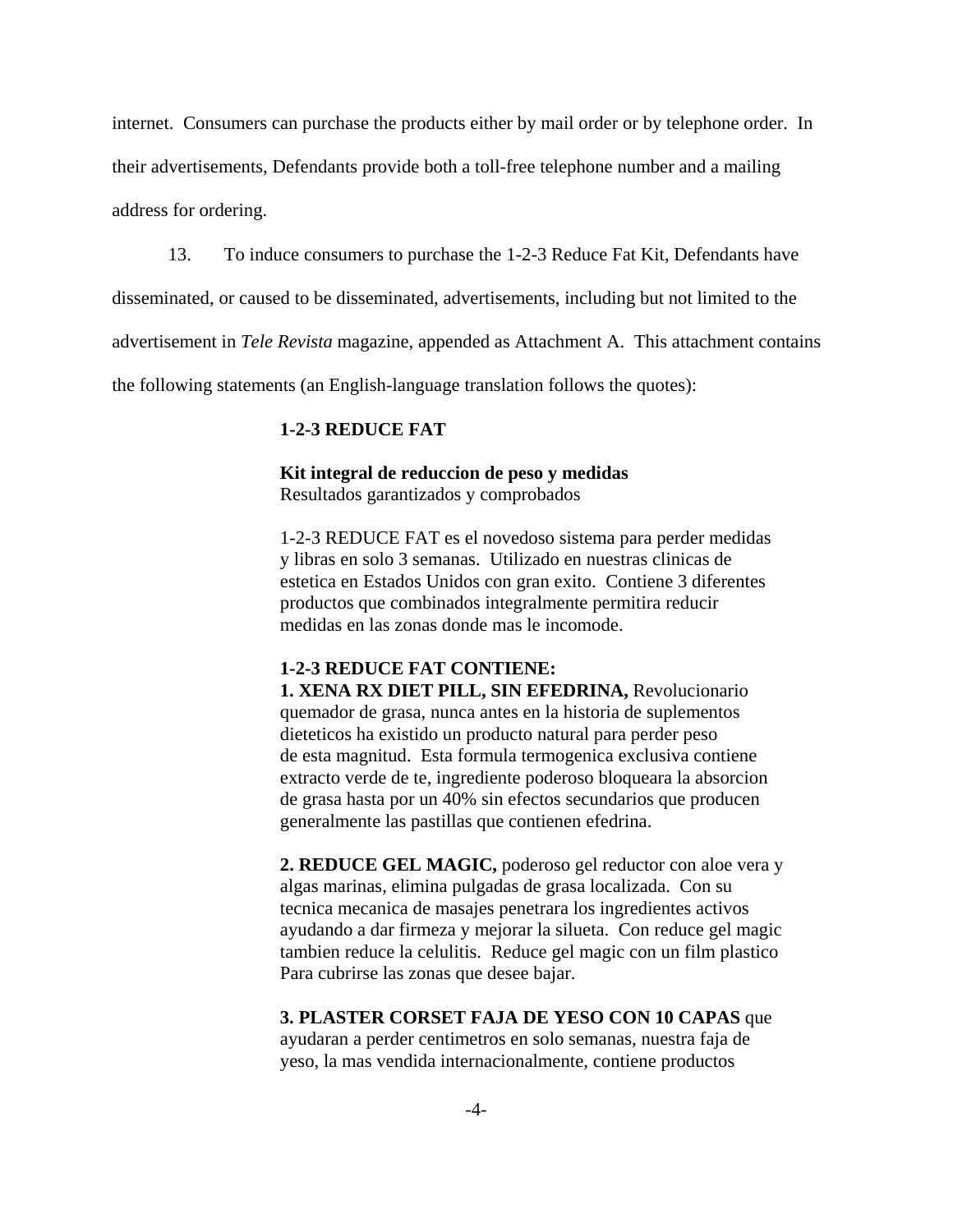activos que ayudaran a tener una silueta realmente espectacular.

## **Translation:**

**1-2-3 REDUCE FAT Complete weight and inches reduction kit.** Guaranteed, proven results.

**1-2-3 REDUCE FAT** is the new system for losing pounds and reducing inches in just 3 weeks. Used in our aesthetics clinics in the United States with great success. Contains 3 different products, which, comprehensively combined, will enable you to loss inches in the areas that bother you the most.

# **1-2-3 REDUCE FAT CONTAINS: 1. XENA RX DIET PILL, EPHEDRINE-FREE,**

Revolutionary fat-burner, never before in the history of diet supplements has there been a natural weight loss product of this magnitude. This exclusive thermogenic formula contains green extract of tea, a powerful ingredient [which] will block fat absorption up to 40% without side effects generally produced by pills containing ephedrine.

**2. REDUCE GEL MAGIC,** powerful reducing gel with aloe vera and sea algae, eliminates inches of localized fat. With its mechanical massage technique it will make the active ingredients penetrate, firming and improving your figure. With Reduce Gel Magic you also reduce cellulite. Reduce Gel Magic comes with a plastic film to cover the areas you want to reduce.

**3. PLASTER CORSET PLASTER CORSET WITH TEN LAYERS** 

that will help [you] lose centimeters in just weeks, our plaster corset, international best seller, contains active products that will help [you] have a really spectacular figure.

14. To induce consumers to purchase the Siluette Patch, Defendants have

disseminated, or caused to be disseminated, magazine and website advertisements, including but not limited to the advertisements appended as Attachment B. These advertisements contain the following statements or depictions, among others (an English-language translation follows each

quote):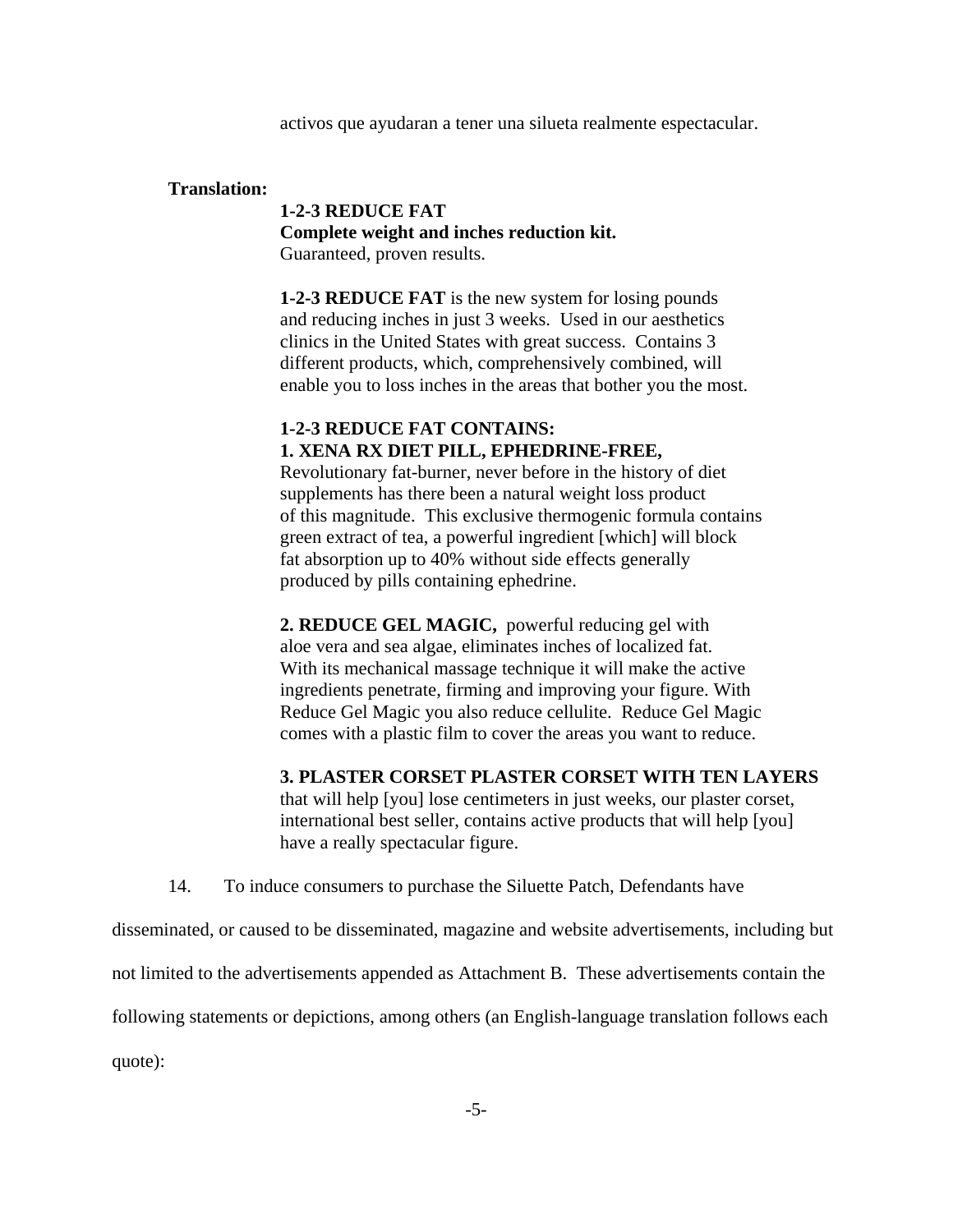(a) Defendants' magazine advertisement for the Siluette Patch (Attachment B) states the

following:

# **SILUETTE PATCH PARCHE REDUCTOR DE 30 DIAS**

A base de algas puras 100% vegetal El sistema mas sencillo del mundo

– sin sustitucion de comidas

– sin camblos en la allmentacion

– sin efectos secundarios

– sin habituacion

**Un parch diario**

**durante un mes**

**Para resultados mas**

**rapidos y duraderos**

## **Translation:**

# **SILUETTE PATCH 30 DAY REDUCING PATCH**

Based on 100% pure vegetable algae The world's simplest system

- No replacement of meals
- No dietary changes
- No side effects

– Not habit-forming

**One patch a day for one month For faster, long-lasting results**

(b) Defendants' website for the Siluette Patch (Attachment C) states the following:

PIERDA PESO RAPIDO . . .

ELIMINE LA CELULITIS . . .

CONTROLE EL METABOLISMO . . .

ELIMINE GRASA ACUMULADA . . .

## **Translation:**

(1) RAPID WEIGHT LOSS. . .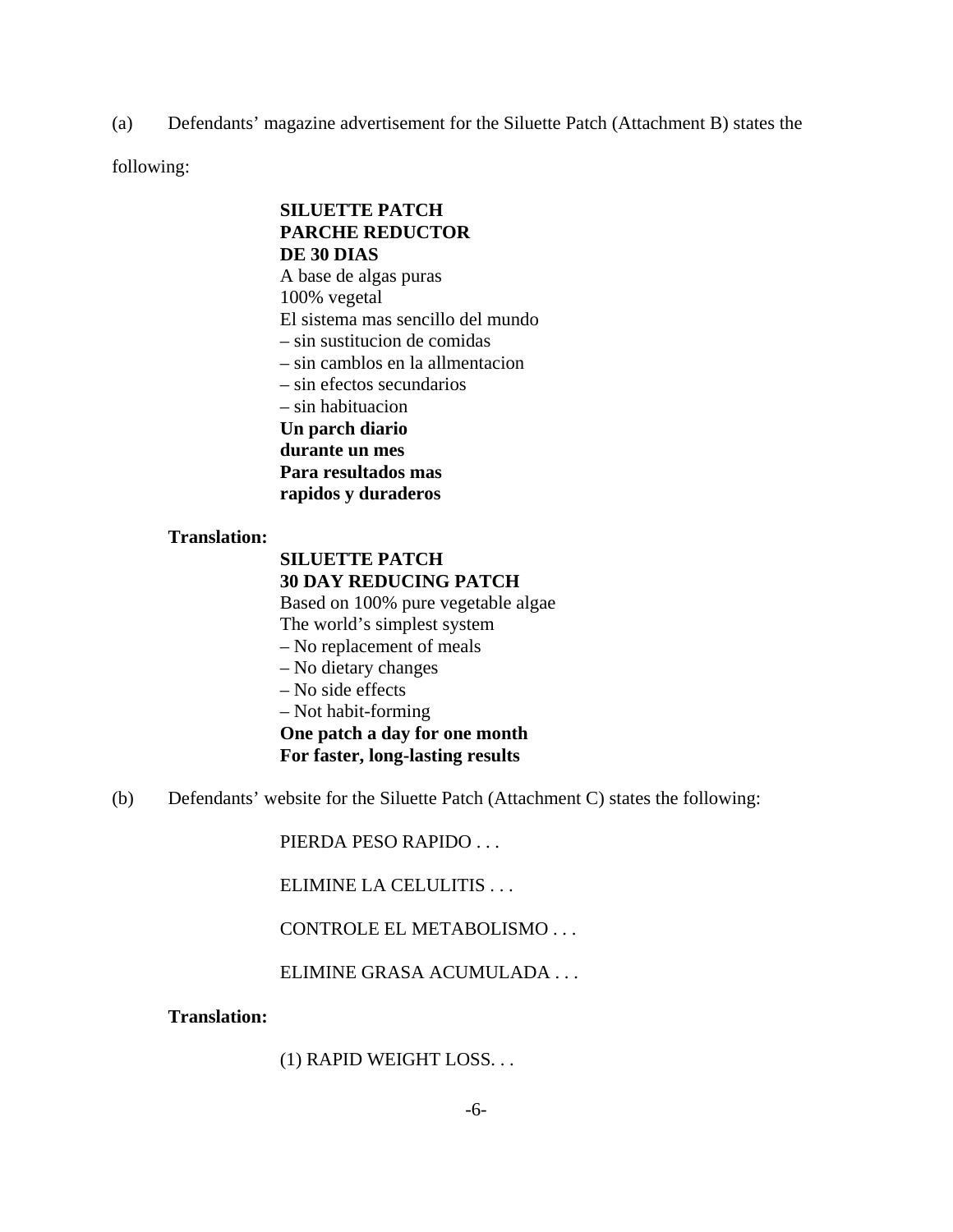## (2) ELIMINATE CELLULITE. . .

## (3) CONTROL METABOLISM . . .

(4) ELIMINATE ACCUMULATED FAT. . .

(c) Defendants' product packaging for the Siluette Patch (Attachment D) states the

following:

Fucus Vesiculosus es una alga natural tradicionalmente usada para perder peso de forma facil y rapida . . . . En promedio, la perdida de peso puede variarde 1 a 2 libras por semana. Sin embargo, numerosas personas han reducido su peso de manera mas rapida a traves del tratamiento con Siluette Patch.

### **Translation:**

Fucus vesiculosis is a natural algae traditionally used for easy, quick weight-loss. . . . On average, weight loss may vary between 1 to 2 pounds per week. But, many people have lost weight more quickly as a result of treatment with Siluette Patch.

15. To induce consumers to purchase Fat Seltzer Reduce, Defendants have

disseminated, or caused to be disseminated, magazine and website advertisements, including but

not limited to the advertisement appended as Attachments A and E. These advertisements

contain the following statements or depictions, among others (an English-language translation

follows each quote):

(a) Defendants' magazine advertisement for the Fat Seltzer Reduce (Attachment A) states the following:

# **FAT SELTZER** REVOLUCIONARIO TRATAMIENTO PARA BAJAR DE PESO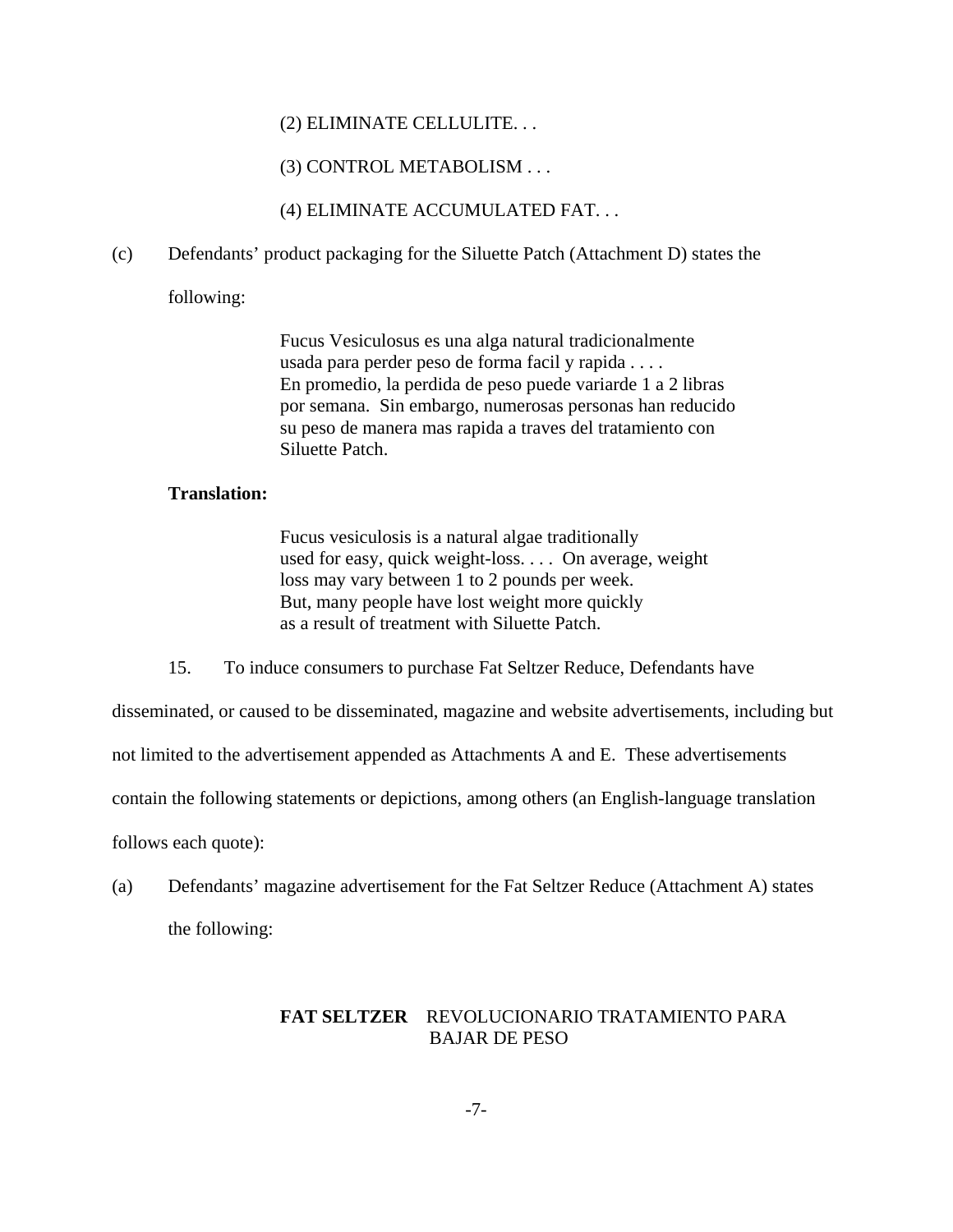Contiene una formula efervescente compuesta con productos naturales; hara que absorba la grasa de su cuerpo y la elimine con facilidad a traves de la orina.

**-**Ayuda a controlar el apetito gracias a su principal componente garnicia cambogia

-Desecha la grasa de los alimentos en forma permanente y rapida.

# **Translation:**

## **FAT SELTZER** REVOLUTIONARY TREATMENT FOR WEIGHT LOSS

Its effervescent formula made out of natural products allows the fat in your body to be absorbed and eliminated fast and easy through the urine.

-Helps us control our appetite thanks to garnicia cambogia

-Lose weight permanently and rapidly.

(b) Defendants' website for the Fat Seltzer Reduce (Attachment E) states the following:

#### FAT SELTZER REDUCE

### THE REVOLUTIONARY TREATMENT TO ELIMINATE WEIGHT

Its effervescent formula made out of natural products allows the fat in your body to be absorbed and eliminated fast and easy it thru the urine.

- 1. Advantages:
- Helps us to control our appetite thanks to garnicia cambogia.
- Remove fats which we sometimes comsume during the days.

With Fat Seltzer you won't have to maintain or go on a diet or exercise constantly to reduce weight, you will just simply live a normal and healthy life without having to worry about those boring and painful exercises.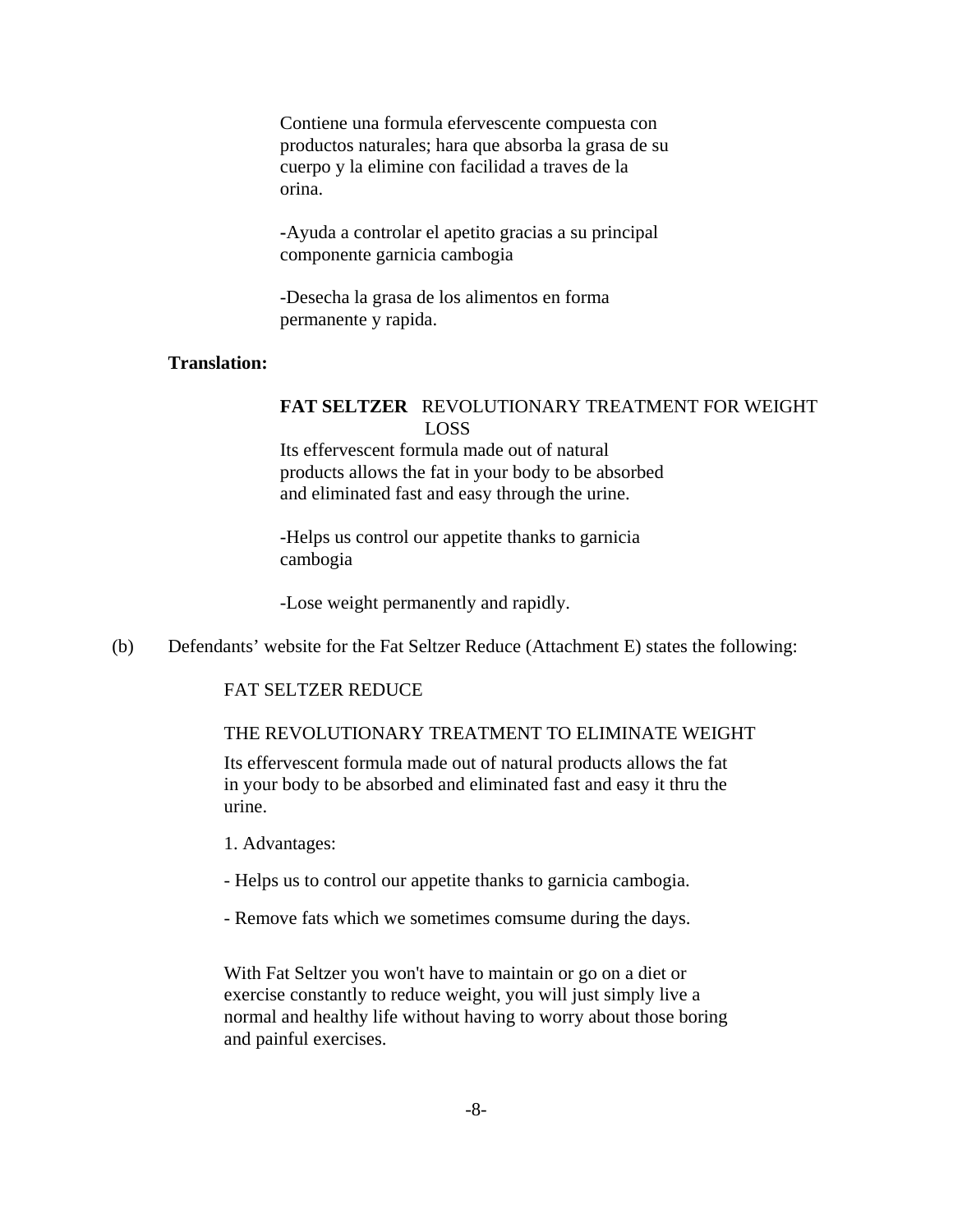#### **THE FTC ACT**

16. Section 5(a) of the FTC Act, 15 U.S.C. § 45(a), prohibits unfair or deceptive acts or practices in or affecting commerce. Section 12(a) of the FTC Act, 15 U.S.C. § 52(a), prohibits the dissemination of any false advertisement in or affecting commerce for the purpose of inducing, or which is likely to induce, the purchase of food, drugs, devices, services, or cosmetics. For the purposes of Section 12 of the FTC Act, 15 U.S.C. § 52, the 1-2-3 Reduce Fat Kit, the Siluette Patch, and Fat Seltzer Reduce are "food," "drugs," or "devices" as defined in Sections 15 (b), (c) and (d) of the FTC Act, 15 U.S.C. §§ 55 (b), (c) and (d)." As set forth below, Defendants have engaged and continue to engage in violations of Sections 5(a) and 12 of the FTC Act in connection with the advertising, marketing and sale of weight-loss products, including the 1-2-3 Reduce Fat Kit, the Siluette Patch, and Fat Seltzer Reduce.

#### **COUNT ONE**

17. Through the means described in Paragraph 13, including through the statements and depictions contained in the advertisement appended as Attachment A, Defendants have represented, expressly or by implication, that:

- (a) the 1-2-3 Reduce Fat Kit causes substantial weight loss by blocking the absorption of fat and by eliminating fat;
- (b) green tea extract blocks up to 40% of the absorption of fat; and
- (c) aloe vera and sea algae eliminate inches of fat.
- 18. In truth and in fact:
	- (a) the 1-2-3 Reduce Fat Kit does not cause substantial weight loss by

-9-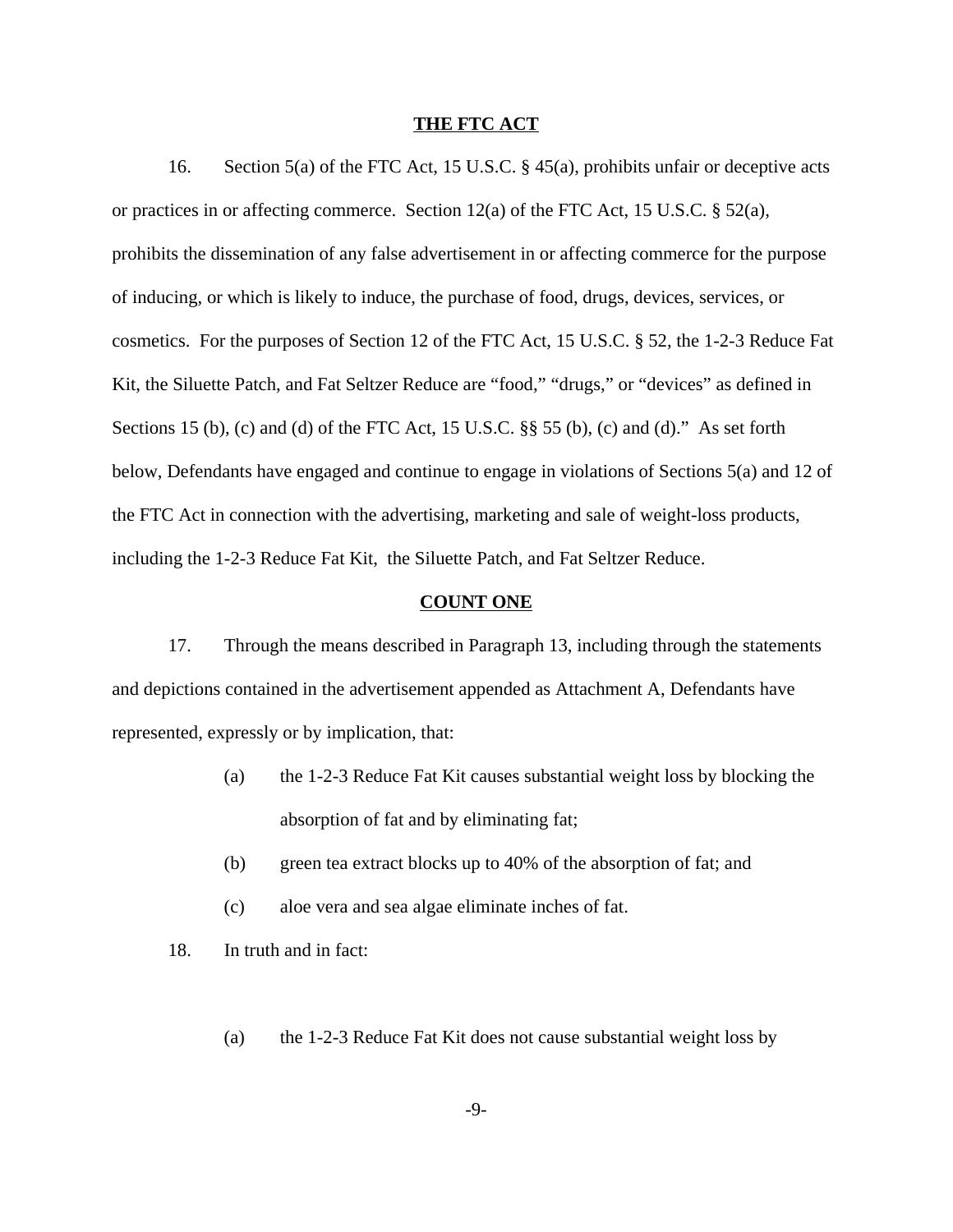blocking the absorption of fat and by eliminating fat;

(b) green tea extract does not block up to 40 % of the absorption of fat; and

(c) aloe vera and sea algae do not eliminate inches of fat.

19. Therefore, Defendants' representations as set forth in Paragraph 17 above are false or misleading and constitute a deceptive practice, and the making of false advertisements, in or affecting commerce, in violation of Sections 5(a) and 12 of the FTC Act, 15 U.S.C. §§ 45(a) and 52.

#### **COUNT TWO**

20. Through the means described in Paragraph 13, including through the statements contained in the advertisement appended as Attachment A, Defendants have represented, expressly or by implication, that:

- (a) the 1-2-3 Reduce Fat Kit causes substantial weight loss by blocking the absorption of fat and by eliminating fat;
- (b) green tea extract blocks up to 40% of the absorption of fat; and
- (c) aloe vera and sea algae eliminate inches of fat.

21. In truth and in fact, Defendants did not possess and rely upon a reasonable basis that substantiated the representations set forth in Paragraph 20 above at the time the representations were made.

22. Therefore, the making of the representations as set forth in Paragraph 20 above constitutes a deceptive practice, and the making of false advertisements, in or affecting commerce, in violation of Sections 5(a) and 12 of the FTC Act, 15 U.S.C. §§ 45(a) and 52.

## **COUNT THREE**

-10-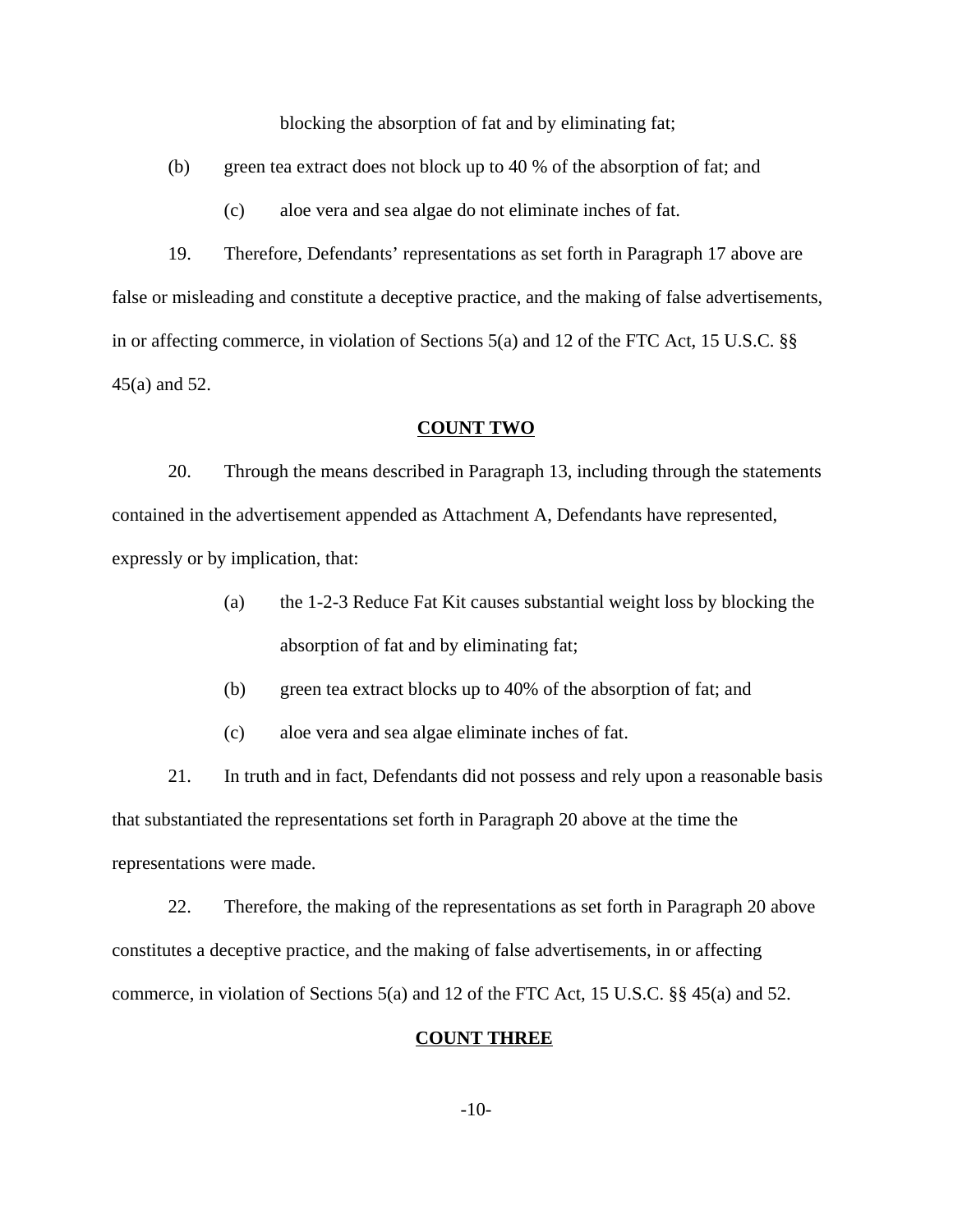23. Through the means described in Paragraph 14, including through the statements and depictions contained in the advertisement appended as Attachments B through D, Defendants have represented, expressly or by implication, that:

- (a) the Siluette Patch causes substantial weight loss, including as much as 1-2 pounds or more per week; and
- (b) the Siluette Patch causes rapid weight loss with no dietary changes; eliminates cellulite; controls metabolism; and eliminates accumulated fat.
- 24. In truth and in fact:
	- (a) the Siluette Patch does not cause substantial weight loss, including as much as 1-2 pounds or more per week; and
	- (b) the Siluette Patch does not cause rapid weight loss with no dietary changes; does not eliminate cellulite; does not control metabolism; and does not eliminate accumulated fat.

25. Therefore, Defendants' representations as set forth in Paragraph 23 above are false or misleading and constitute a deceptive practice, and the making of false advertisements, in or affecting commerce, in violation of Sections 5(a) and 12 of the FTC Act, 15 U.S.C. §§ 45(a) and 52.

# **COUNT FOUR**

26. Through the means described in Paragraph 14, including through the statements and depictions contained in the advertisement appended as Attachments B through D, Defendants have represented, expressly or by implication, that:

(a) the Siluette Patch causes substantial weight loss, including as much as 1-2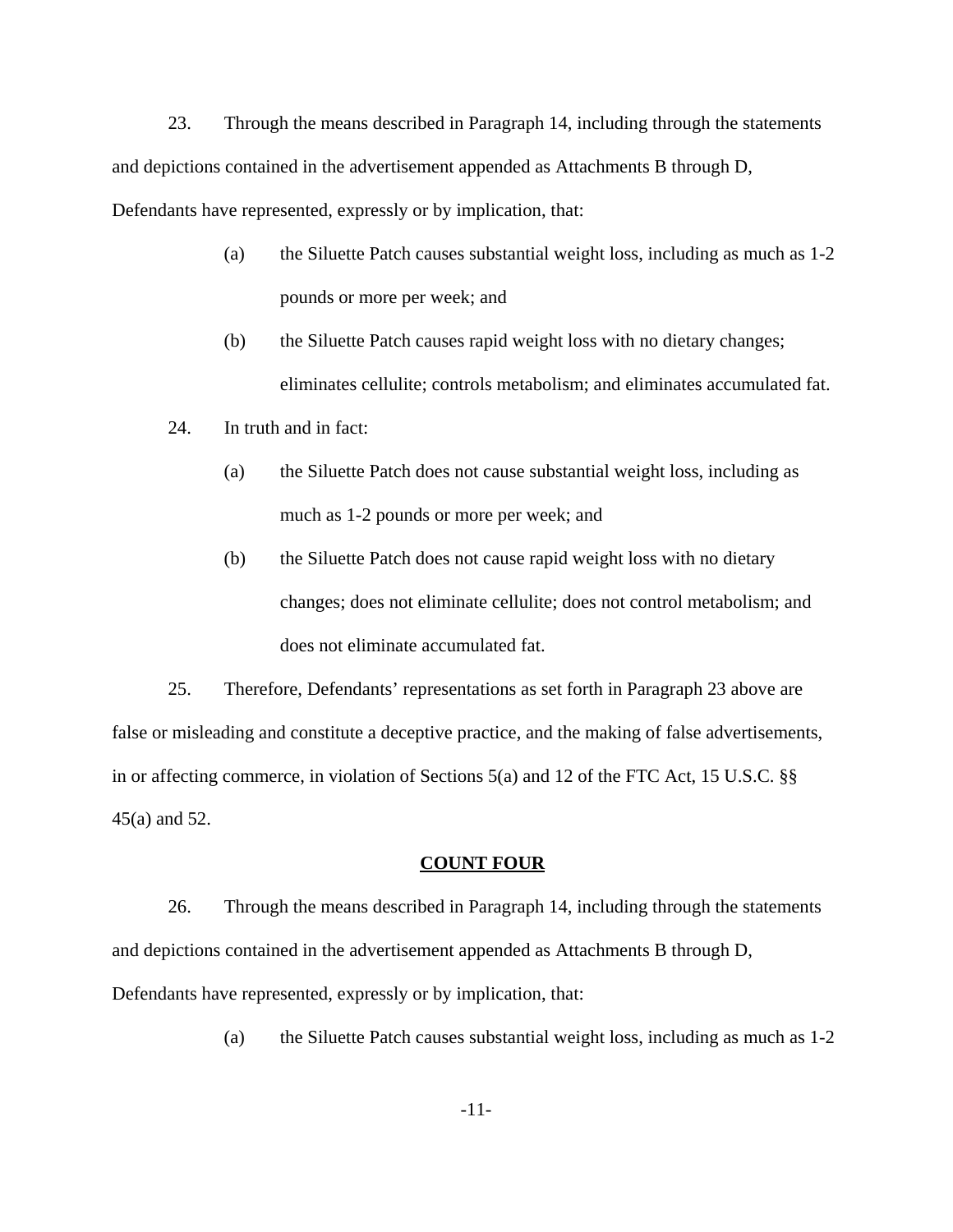pounds or more per week; and

(b) the Siluette Patch causes rapid weight loss with no dietary changes; eliminates cellulite; controls metabolism; and eliminates accumulated fat.

27. In truth and in fact, Defendants did not possess and rely upon a reasonable basis that substantiated the representations set forth in Paragraph 26 above at the time the representations were made.

28. Therefore, the making of the representations as set forth in Paragraph 26 above constitutes a deceptive practice, and the making of false advertisements, in or affecting commerce, in violation of Sections 5(a) and 12 of the FTC Act, 15 U.S.C. §§ 45(a) and 52.

#### **COUNT FIVE**

29. Through the means described in Paragraph 15, including through the statements contained in the advertisement appended as Attachments A and E, Defendants have represented, expressly or by implication, that:

- (a) Fat Seltzer Reduce causes rapid and permanent weight loss;
- (b) Fat Seltzer Reduce causes fat to be absorbed and eliminated fast and easy through the urine; and
- (c) Fat Seltzer Reduce causes weight loss without the need to maintain or go on a diet or to exercise.
- 30. In truth and in fact:
	- (a) Fat Seltzer Reduce does not cause rapid and permanent weight loss;
	- (b) Fat Seltzer Reduce does not cause fat to be absorbed and eliminated fast and easy through the urine; and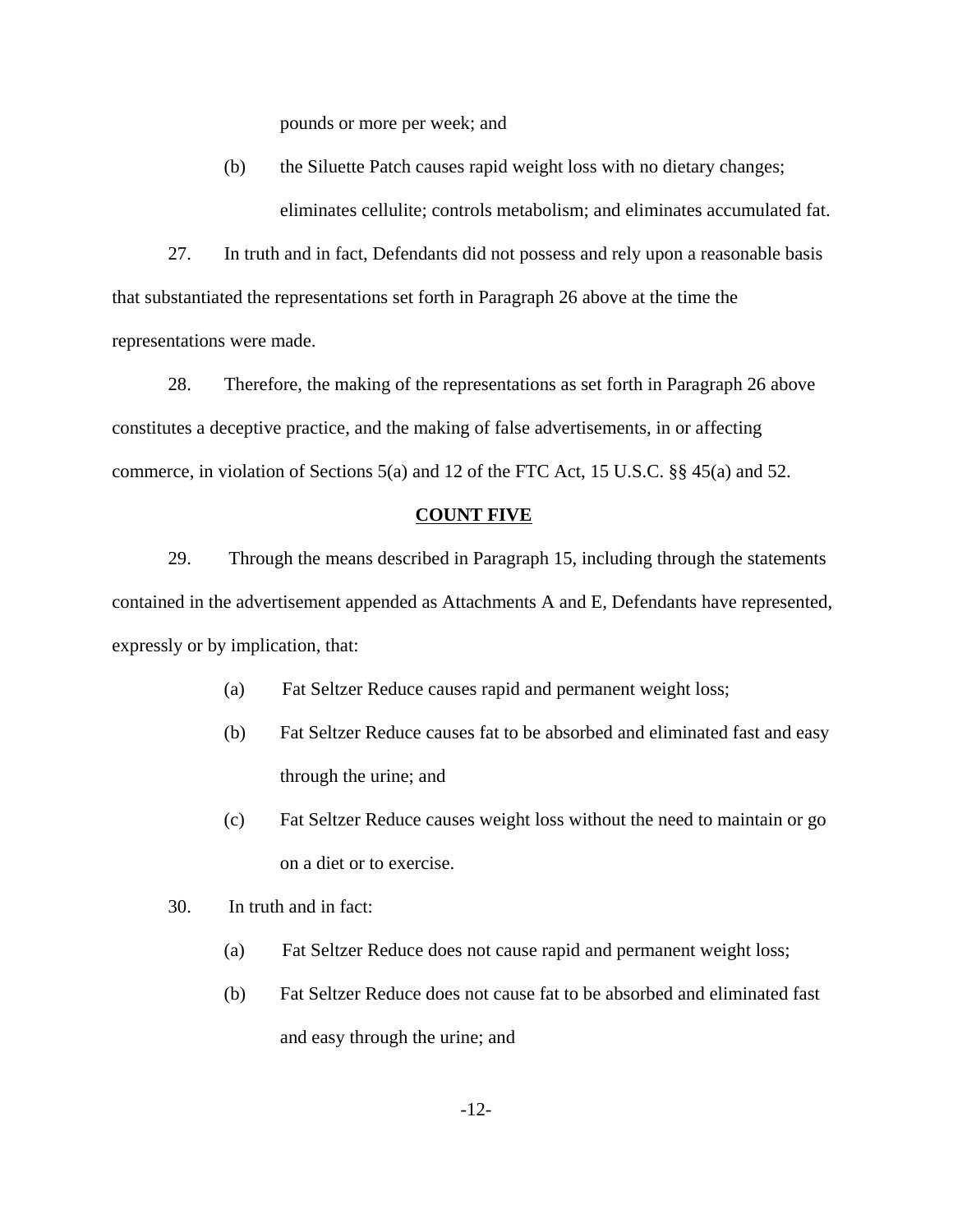(c) Fat Seltzer Reduce does not cause weight loss without the need to maintain or go on a diet or to exercise.

31. Therefore, Defendants' representations as set forth in Paragraph 29 above are false or misleading and constitute a deceptive practice, and the making of false advertisements, in or affecting commerce, in violation of Sections 5(a) and 12 of the FTC Act, 15 U.S.C. §§ 45(a) and 52.

### **COUNT SIX**

32. Through the means described in Paragraph 15, including through the statements and depictions contained in the advertisement appended as Attachments A and E, Defendants have represented, expressly or by implication, that:

- (a) Fat Seltzer Reduce causes rapid and permanent weight loss;
- (b) Fat Seltzer Reduce causes fat to be absorbed and eliminated fast and easy through the urine; and
- (c) Fat Seltzer Reduce causes weight loss without the need to maintain or go on a diet or to exercise.

33. In truth and in fact, Defendants did not possess and rely upon a reasonable basis that substantiated the representations set forth in Paragraph 32 above at the time the representations were made.

34. Therefore, the making of the representations as set forth in Paragraph 32 above constitutes a deceptive practice, and the making of false advertisements, in or affecting commerce, in violation of Sections 5(a) and 12 of the FTC Act, 15 U.S.C. §§ 45(a) and 52.

# **INJURY**

-13-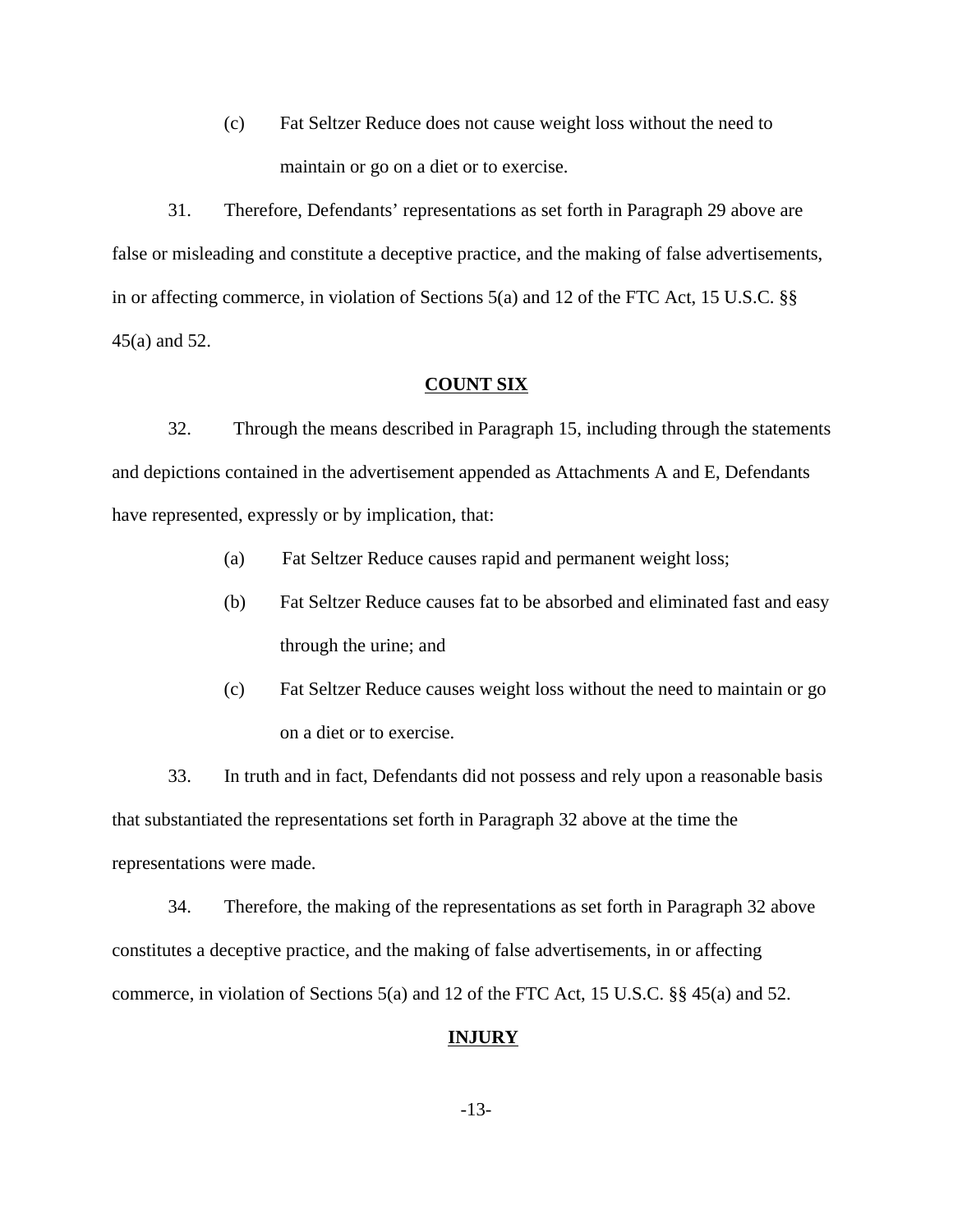35. Consumers throughout the United States have suffered and continue to suffer substantial monetary loss as a result of Defendants' unlawful acts or practices in the advertising, marketing, and sale of weight-loss products. In addition, the Defendants have been unjustly enriched as a result of their unlawful practices. Absent injunctive relief by this Court, the Defendants are likely to continue to injure consumers, reap unjust enrichment, and harm the public interest.

# **THIS COURT'S POWER TO GRANT RELIEF**

36. Section 13(b) of the FTC Act, 15 U.S.C. § 53(b), empowers this Court to grant injunctive and such other relief as the Court may deem appropriate to halt and redress violations of the FTC Act. The Court, in the exercise of its equitable jurisdiction, may award other ancillary relief, including but not limited to, rescission of contracts and restitution, and the disgorgement of ill-gotten gains, to prevent and remedy injury caused by Defendants' law violations.

#### **PRAYER FOR RELIEF**

Wherefore, Plaintiff FTC, pursuant to Section 13(b) of the FTC Act, 15 U.S.C. § 53(b), and the Court's equitable powers, requests that this Court:

(a) Award the Plaintiff such preliminary injunctive and ancillary relief as may be necessary to avert the likelihood of consumer injury during the pendency of this action and to preserve the possibility of effective final relief, including, but not limited to temporary and preliminary injunctions;

- (b) Permanently enjoin Defendants from violating the FTC Act as alleged herein;
- (c) Award such equitable relief as the Court finds necessary to redress injury to

-14-